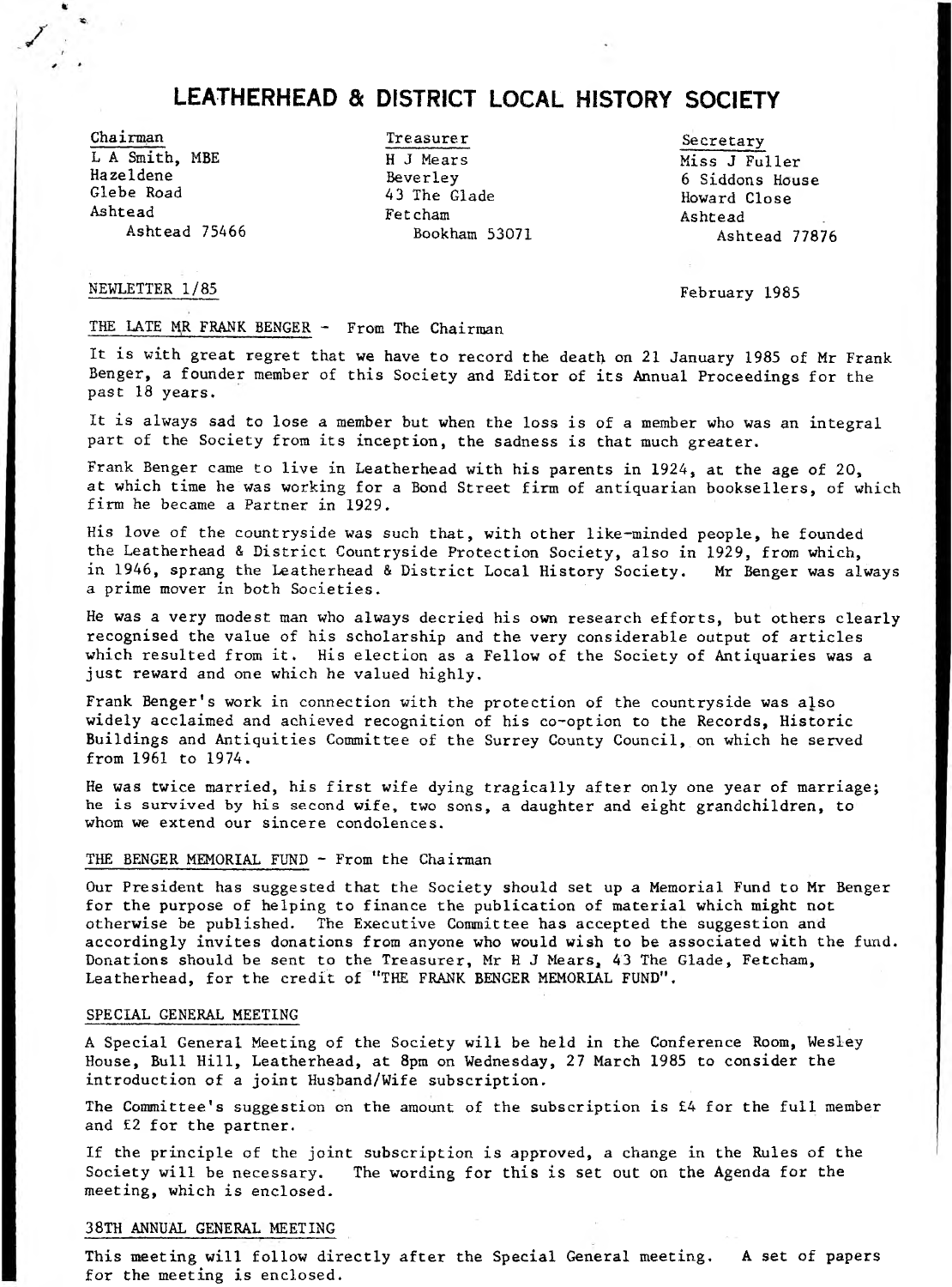The Executive Committee members retire at the AGM. All are willing to stand for re-election.

Nominations for the Committee should reach the Secretary not later than Wednesday, 2 0 March 1985 stating:

- 1. The name of the nominee
- 2. The names of the proposer and seconder
- 3. The office for which he/she is nominated
- 4. The nominee's expression of willingness to serve if elected.

We look forward to seeing as many of you as possible on 27 March: last year we had the biggest attendance ever.

For those of you who may not know, the venue for the two meetings is in fact the usual one: the Council Chamber of the old Council offices, which have been named Wesley House. Unfortunately there are no longer any facilities for making coffee, so we cannot offer you refreshment on your arrival. However, we have the use of the small ante-room which will give plenty of room for members to meet each other.

## SUBSCRIPTIONS

May we remind you again that your subscription of £4 (Juniors £1) was due on 1 January 1985. A remittance form was enclosed with your last Newsletter. Subscriptions are coming in very well, but we would like to have them as soon as possible please.

#### PROGRAMME

The following programme has been arranged for the coming months. Those lectures being given at the Red Cross Hall, Leatherhead, will be at 7.45pm for 8.15pm, and coffee (not tea) will be served before the lectures start.

FRIDAY, 15 MARCH - "Fanny Burney" - Red Cross Hall The lecture will be given by Mr R V Shepperd and will be of particular interest following the Society's visit to Juniper Hall, with which house Fanny Burney had very close connections.

Mr Shepperd is author of a recently published history of Westhumble and Mickleham, is a member of the Westhumble Society and a recognised authority on the local history of the area.

WEDNESDAY, 27 MARCH - Special General Meeting, 7.30pm for 8pm in the Conference Room of Wesley House, Bull Hill, Leatherhead - followed by

The 38th Annual General Meeting of the Society.

Papers for the meetings are enclosed.

FRIDAY, 12 APRIL - "History in the Making" - Red Cross Hall

Mr David Ellis has been compiling a history of Queen Elizabeth's Foundation for the Disabled, which began in 1934 with the opening of what was then called The Cripples' Training College at Leatherhead Court. Mr Ellis is Deputy Director of the Foundation, which operates the College and Dorincourt, and he will talk about various aspects of local history which have come to light during his researches.

SATURDAY, 18 MAY - Whole day visit to Singleton Museum and Chichester

A whole day visit by coach to the Weald and Downland Open Air Museum, Singleton, and to Chichester, led by Dr D F Renn, and organised by Mr J R Gilbert. Departure time about 9 .30am - picking up points and exact times to be notified individually. Due back about 6.30pm. Cost £7 per person, including coach, gratuities, admission to Weald & Downland Open Air Museum, and afternoon tea. Lunch at Singleton, where light refreshments are sold (under cover) in the Museum grounds; there are also picnic places and two pubs very near. A booking slip for return to Mr Gilbert is enclosed with this Newsletter.

## " $WALKS" - New arrangement s$

It has been decided that a charge of 50p per person will be charged for participation in the various "Walks" arranged by the Society. There are certain costs involved in

 $-2-$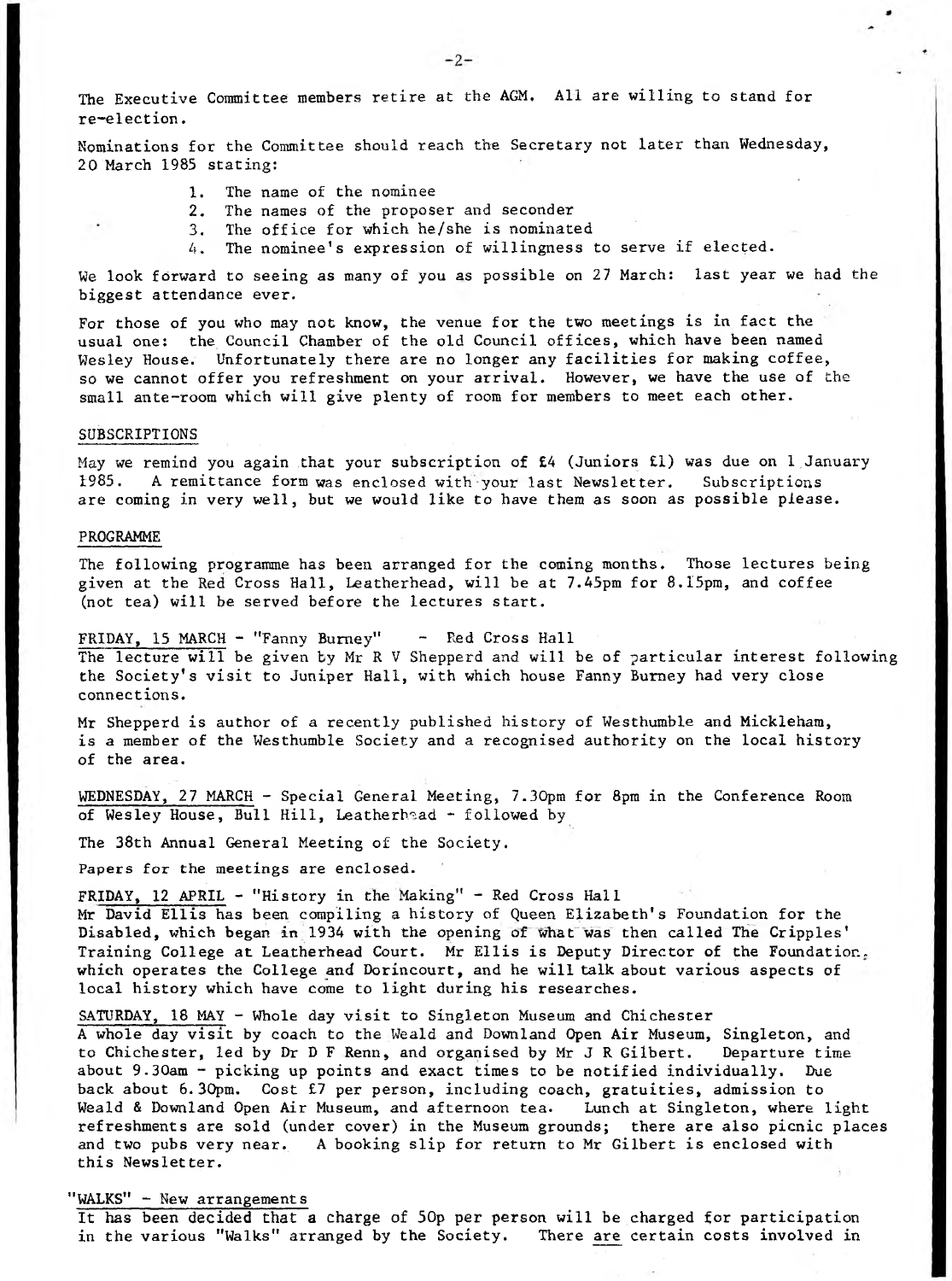arranging these walks, and the small charge will help to cover these. We cannot guarantee co refund your money if in the end you cannot join in. Booking slips are enclosed.

## SATURDAY, 8 JUNE - Walk round Fetcham

This will be led by Mr J Lewarne and Mr G Hayward. Meet at 2.30pm at Budgens, Cobham Road, Fetcham. The walk will take in the village part of Cobham Road, The Street and the Church area.

SATURDAY, 13 JULY - A walk round the Chalk Lane area of Epsom, organised by Alan Gillies and led by Ian West. Meet outside "The Ladas" pub in Chalk Lane at 2.30pm. The walk will start with a visit to Mr West's house in Chalk Lane - followed by a walk round the area. Maximum number 30. Booking slip enclosed. Maximum number 30. Booking slip enclosed.

In this instance, your 5Qp contributions will be donated to the Ewell Church Restoration Fund.

SATURDAY, 27 JULY - Visit to Stoke D'Abernon Manor House Meet at 2.30pm at the Manor House (signposted as Parkside School). The walk will be led by Mr L A Smith. Maximum number 30. Booking slip enclosed.

If possible, a visit will also be paid to the Church.

Further details of later events will be given in the next Newsletter, but we can tell you-that the Dallaway Lecture this year will be given by Mervyn Blatch, and his subject will be "European Cathedrals", The date is Friday, 18 October at the City of London Freemen's School.

#### WALK FOR JUNIORS

Mr Crossland has said that he is willing to lead another "walk" for the Juniors ONLY *(once* again, no senior members will be allowed to take part). No date has yet been fixed: we want to find a warmer day than last year. But if you have any ideas, Juniors, of where you would like to go and what you would like to do, Mr Crossland is waiting to hear from you. His address is: Oldberrow, 13 Clockhouse Mead, Oxshott, and the telephone number is Oxshott 2589. No charge for your walk.

This seems a good place to give a special welcome to a new ll-year old member -Ekpen A k enzua - whom we look forward to meeting at our events.

#### LEATHERHEAD INSTITUTE LIBRARY

Members may know that the Lending Library at the Institute is due to close on 31 March 1985 owing to the high cost of running it.

An arrangement has been made with the Institute Trustees by which the History Society will be allowed space for housing its Leatherhead archives and its own collection of books, in return for the Society endeavouring to keep the Library open for two or three afternoons a week using volunteer helpers.

A member, Mr Sumption, has agreed to assume overall responsibility for the project after he ceases work on 31 March 1985, but in the meantime the Chairman would be glad to hear from any members who would be willing to help.

#### PUBLICATIONS

The new Proceedings - Volume IV, No 7 - is now available to those members whose 1985 subscriptions have been paid. The publication is being distributed as rapidly as possible.

"Ashtead - A Village Transformed" - As you know, this book is out of print, but we do occasionally receive requests for it. If you have a spare copy of either edition which you can let us have in order to satisfy these requests, we should be very grateful. Please contact the Sales Secretary, Mr G Hayward - Leatherhead 372674.

 $-3-$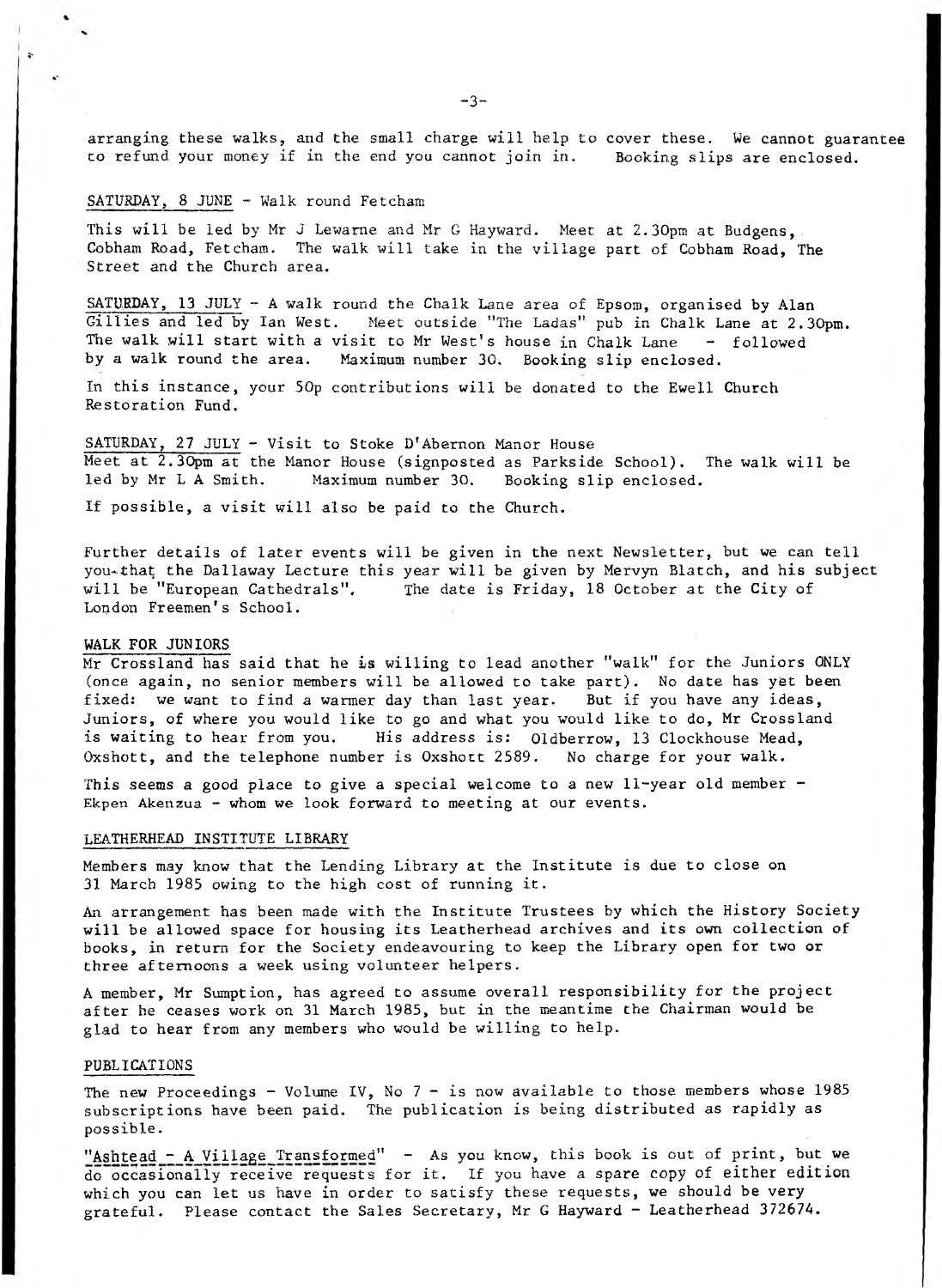## HAMPTON COTTAGE - From David Bruce

Maintenance of Hampton Cottage is a continuous task, and several members have, during the year, helped by painting a door or window frame, and this work will continue in 1985. Why not "Adopt a Door" or "Paint a Window" in 1985? Offers of help to the Curator (materials supplied.). (Why not agree to be responsible for the maintenance of a specific door or window frame?)

#### MUSEUM GARDEN  $-$  From David Bruce

Geoff Hayward and his team will have completed the building of the dwarf brick walls, and the York Stone paving by the time the Museum opens again on 13 April 1985. The flower beds will need filling with simple, old-fashioned plants. Healthy wellgrown plants of the smaller varieties (pansies, aubrietia, etc) which are not rampant spreaders and preferably just about to flower, would be most welcome. Also there should be at least one clump of hollyhocks! Please bring along to the Museum anything you think would be suitable, on Saturday morning, 13 April.

#### ITEMS FROM THE RECORDS SECRETARY

## Henry Gray - Artist

According to the 1871 census, Henry Gray lived at The Laurels, High Road, Leatherhead, his occupation being given as Artist. Can anyone clothe these bare bones with a little flesh? This is all we seem to know about-this gentleman.

#### Georgian Press

In an extract from "The First World War 1914-1918" by Lt Col C a Court Repington, Military correspondent of The Morning Post (Constable & Co, 1920), which mentions several visits to Polesden Lacey and the guests there of Mrs Ronald Greville, the following intriguing comment is made:

"Lunched with E, who sees much of the Georgian Press Confraternity, who all live near each other in the Leatherhead district. She has defended me, she says, very warmly in this quarter. I expect that I need it."

What was the Georgian Press? Who were the Confraternity? Where did they live? Who was  $"E"$ ? About what was she defending the author?

#### Leatherhead & District Sports Association

The Society have been given the Committee Minutes and other documents concerning the now defunct Leatherhead & District Sports Association, which flourished from  $1951 - 1981$ . These documents may be seen by anyone interested in the subject.

Local News 1906 - More items from The Epsom Observer and Mid-Surrey County Chronicle 30 November 1906

#### "Epsom Board of Guardians

Members of the Board included Mr A Taylor (Ashtead), Mr H J Adkins (Great Bookham), Mr W G Loxley (Little Bookham), Miss G Rickards and T J Leavey (Leatherhead). Other areas represented were Banstead, Carshalton, Cheam, Chessington, Cuddington, Epsom, Ewell, Headley, Stoke D'Abernon and Sutton. The only Item concerning our area related to the purchase of potatoes for the workhouse. Tenders were received from Mr Denny, Covent Garden, 90s per ton; Mr Murray, Bookham, 80s per ton, and Miles Bros, Epsom, 92s 6d per ton. Mr Murray's tender was accepted.

The Master reported 403 in the house as against 453 last year and 142 vagrants as against 253 the previous year on the corresponding date."

## "Epsom & Leatherhead District Commons and Footpaths Preservation Society.

The Executive Committee included Messrs A W Willis, M W Marshall, 0 S Partridge, Lionel Littlewood, E Step and W J Parkinson Smith, representing Ashtead, Messrs J H Carpenter, W Conway, F Kingsnorth, B H Ludford, E J Stevenson and H Hewgill Lansdowne (Hon Secretary and Treasurer) representing Leatherhead.

The President, (Sir Thomas Bucknill) had telegraphed that he was unavoidably detained.

Matters discussed included names of 29 witnesses who had known and used Downs Lane footpath for periods ranging from 20 to 75 years; Epsom Rural District Council had, as desired by the Leatherhead Council, erected a guide post at Mill Way, indicating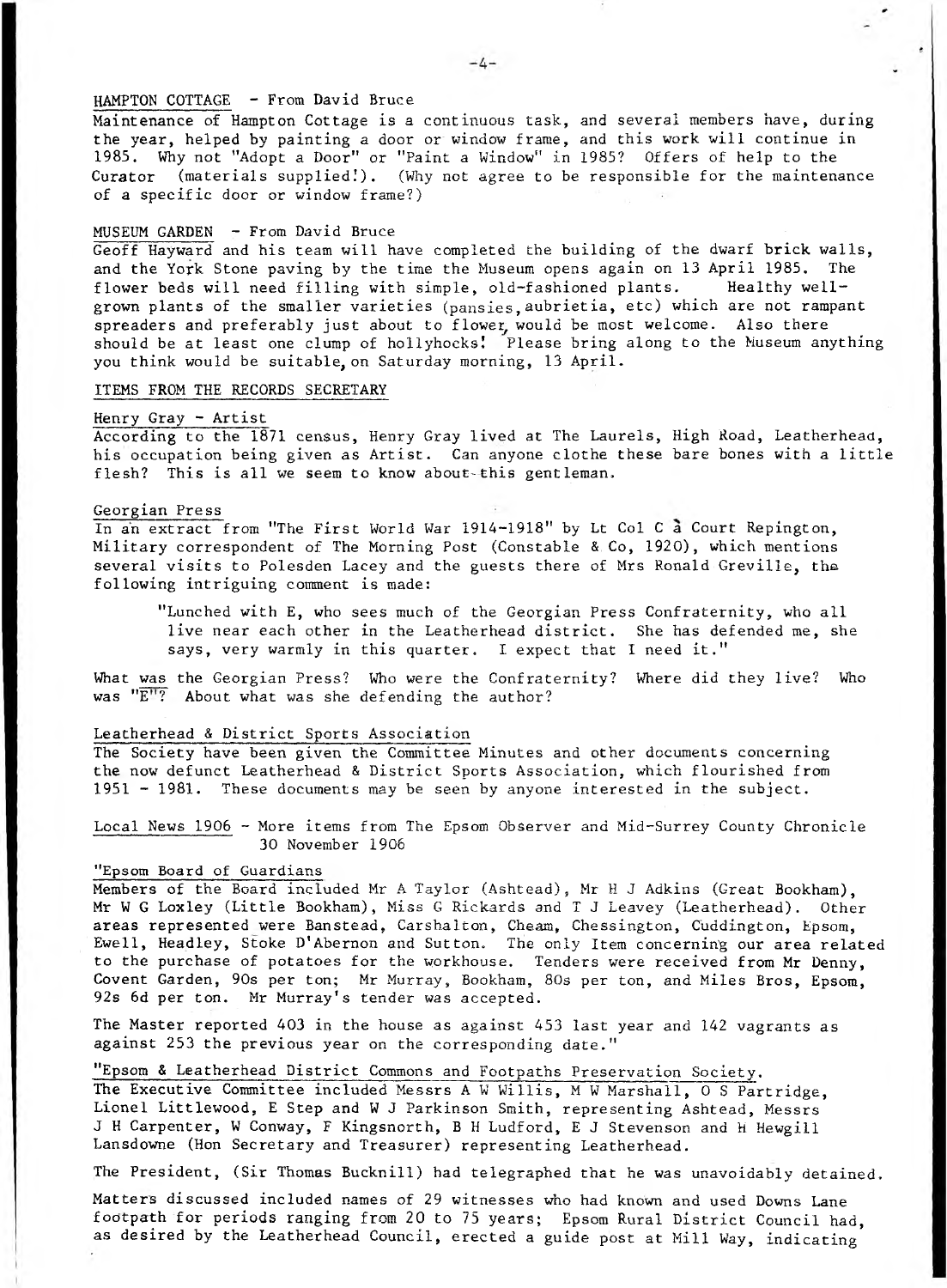the public bridle road by Tyrrell's Wood; and the erection of two inconvenient stiles (where none formerly existed) across Rowhurst footpath, and suggested the substitution of convenient wicket gates."

## "Presentation to Rev F G L Lucas

A packed St George's Parish Room saw the presentation to the Rev F G L Lucas on his leaving the parish to take up the living of Compsea Ashe, Suffolk. He had been Rector of Ashtead for 19 years. The presentations included a gold watch inscribed '1887-1906 Presented to the Reverend Francis Granville Lewis Lucas, MA on his resigning the Rectory of Ashtead by his parishioners, as a mark of their esteem and regard'; a cheque for  $£40$  and a morocco bound book containing the list of subscribers (250)."

The report, with a photograph, takes up one and a half columns of print.

#### LIST OF VOLUNTEERS FOR ARCHAEOLOGICAL WORK IN SURREY

In the last Newsletter, we published an appeal for volunteers to assist with excavations or other archaeological work in the county, particularly during normal working hours. We have had replies from six volunteers - four female and two male - none of whom have any experience but are willing to have a go at whatever needs doing. One of them is an architect who has offered to draw finds and plans. However, more helpers are needed, and for our own work we badly need a surveyor. Would any of you who are interested and can help in this work, please complete the form and return it to Mr E A Crossland, our Archaeological Secretary, whose address is given on the slip.

#### ARCHAEOLOGICAL NEWS - From Mr E A Crossland

Early in November, Tim Pygott and myself helped the Secretary of the Surrey Archaeological Society, John Gower, to investigate the nature of the soil at a site off Church Street, Dorking, with a view to mounting a full scale excavation next Easter. The area is a garden of about a quarter of an acre which has been levelled by about a yard of soil brought from elsewhere. Although only  $1\frac{1}{2}$  cubic yards of soil came out of the trial trench to reach the sub-soil of sandy clay, three pieces of one Roman coarse grey ware vessel was found, pieces from two others, and the handle of a later period jug.

Following a report that a sub-basement had been found below the cellar of The Mansion, a day was spent measuring the southern part of the basement and assessing the possibilities for emptying the accumulation of boiler-ash with which the sub-basement had been filled. The basement itself is constructed of brick laid in English bond and is barrel vaulted. But the brickwork has obviously been built within an earlier structure which is chalk clunch with a few squared flints. The sub-basement seems to be similarly barrel vaulted and within earlier walls. Until the ash has been removed, it is not possible to get into this lower area. Ernest Armstrong is in touch with the County Council department responsible for the building, and arrangements have been made with Surrey Archaeological Society to obtain the necessary insurance cover should permission be given for further investigation.

Watch is being kept on the Milner House site in Ermyn Way where re-development is taking place, but so far nothing of note has been seen.

No 1, North Street, Leatherhead, lately occupied by the Anglia Building Society and at one time the butcher's shop of A Hartshorn, is being gutted. It was originally a timberframed rectangular building with the long sides parallel with the street. What little remains of the framing is in the gable ends to the north and south. Measurements have been taken. Miss Joan Harding, of the Domestic Buildings Research Group, has looked at the place and reported that it is not worth spending time making full-scale drawings. Unfortunately it is not possible to examine the roof timbers as the loft is boarded. Where one board was loose, a small section of roof could be seen and this appeared to be of imported wood. The trench along the north side of the site revealed a well 4ft in diameter and, like the well at Hampton Cottage, filled with broken beer bottles from the Swan Brewery. The present top of the brick lining of the well is 4ft below the modern ground level and is 33 feet from the North Street frontage. This lining is laid entirely in headers very roughly mortared to a depth of 5 feet. Below this the sides seem to be a mixture of clay and chalk, but as the builders had exposed only a few inches below the brickwork and were about to fill the well with concrete, it was not possible to investigate further. The draw-pipe for a pump continued down below the level to which the filling had been removed.

#### Joyce Fuller : 10 February 1985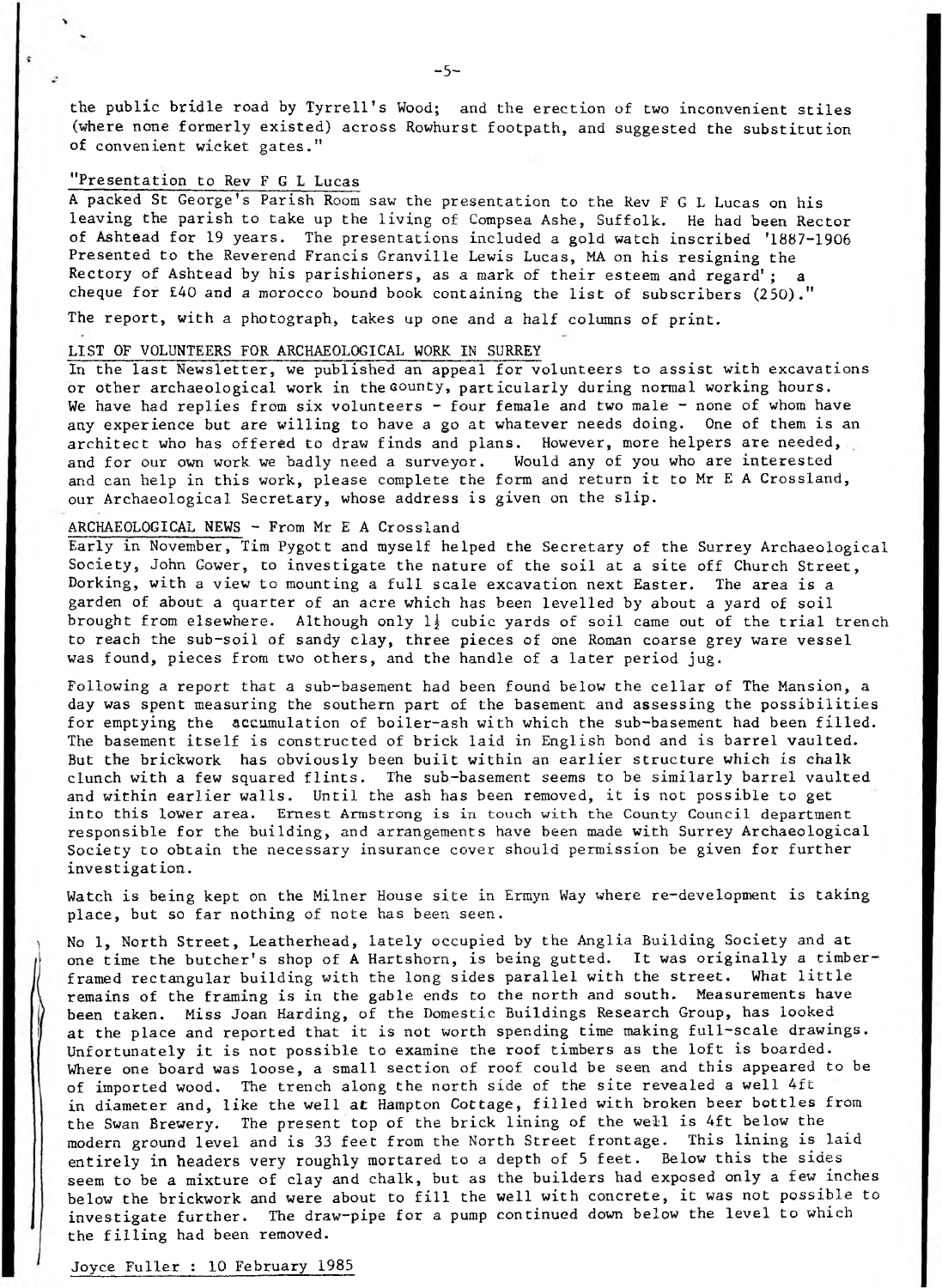# **LEATHERHEAD & DISTRICT LOCAL HISTORY SOCIETY**

Special General Meeting to be held in the Conference Room, Wesley House, Bull Hill, Leatherhead, at 8pm on Wednesday, 27 March 1985

The meeting will consider the introduction of a combined Husband & Wife subscription. The Committee's suggested subscription is  $f4 + f2$ , and will carry the right to one set of papers and one copy of the Proceedings only. If the introduction of this new subscription is approved, an alteration to Rule 3 of the Society's Rules becomes necessary. The meeting will be asked to approve the following amendment:

Rule  $3(a)$  - There shall be four classes of Members, viz, Honorary Members, Ordinary Members, Junior Members and Joint Husband & Wife m embership.

New Rule 3 (h) - Joint Husband & Wife subscriptions carry the right to one set of papers and one copy of the Proceedings only.

New Rule  $3(i)$  - Joint Husband & Wife subscriptions shall be such sum as shall be determined at a General Meeting upon notice of the intention to vary the subscription.

Present Rules  $3(h)$  and  $3(i)$  to be renumbered  $3(j)$  and  $3(k)$ .

#### NOTICE OF THE ANNUAL GENERAL MEETING

The 38th Annual General Meeting of the Society will be held in the Conference Room, Wesley House, Bull Hill, Leatherhead, following the Special General Meeting at 8pm.

#### AGENDA

1. Apologies for absence

- **2. Minutes of the 37th Annual General Meeting (Copy attached)**
- 3. Matters arising from the Minutes
- 4. Presentation of the Executive Committee Report (Copy attached)
- 5. Presentation of the Society's Accounts for the year ended 31 December 1984 (Copy attached)
- 6. Report of the Museum Accounts for the year ended 30 September 1984  $(Copy$  attached)
- 7. Review of subscription for 1986
- 8. Election of Officers and Committee for 1985
- 9. Appointment of Honorary Auditor
- 10. Any other business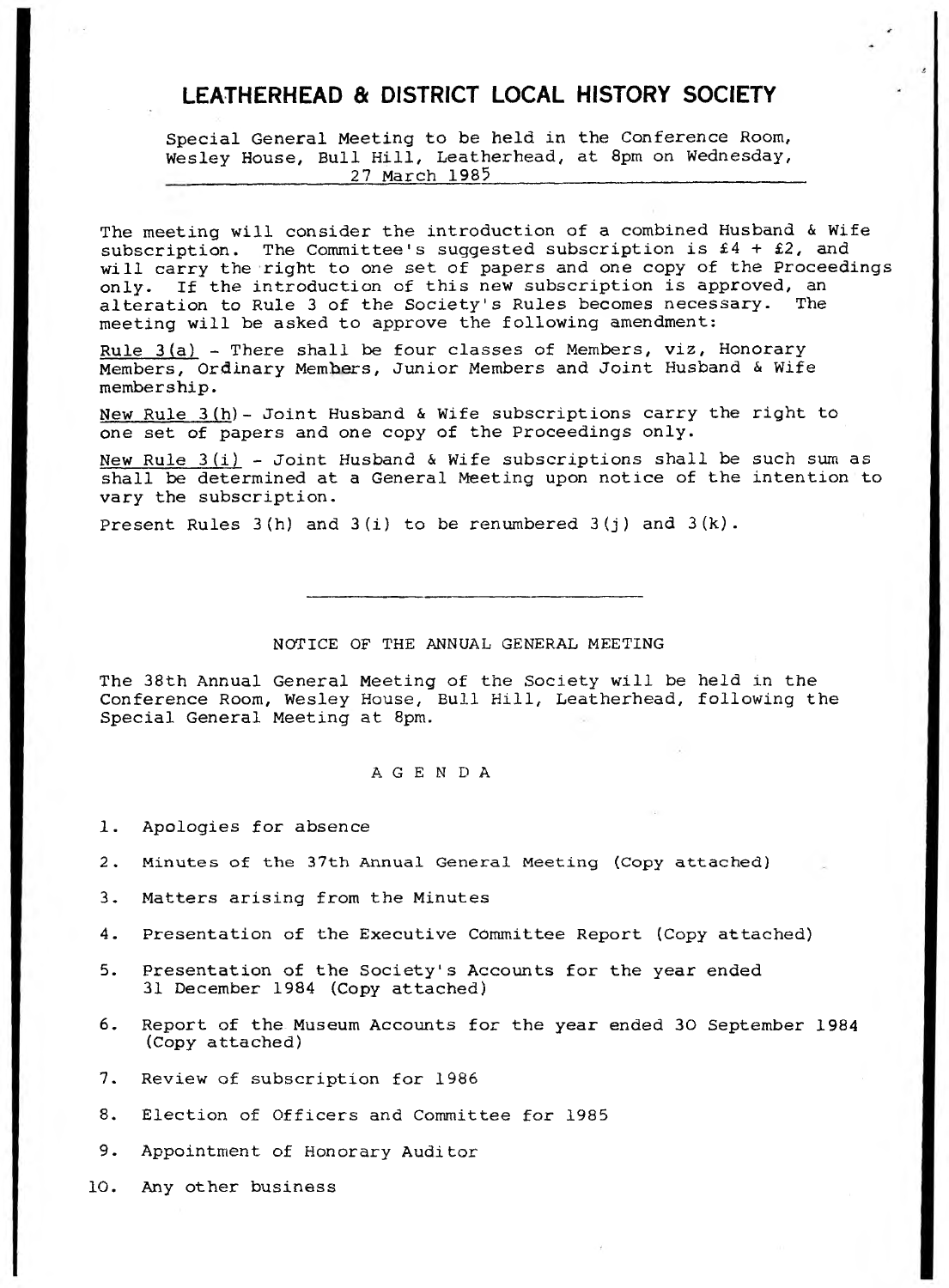# **LEATHERHEAD & DISTRICT LOCAL HISTORY SOCIETY**

Item 2

MINUTES of the 37th Annual General Meeting held at 8pm on Friday, 30 March 1984, at the Council Offices, Leatherhead

> PRESENT: Mr J G W Lewarne (President) Mr L A Smith (Chairman) 72 Members of the Society

Mr Lewarne welcomed members to the meeting,

Before beginning the business of the meeting, Mr Lewarne said he felt he must make some reference to the' death of Mr Francis Dalton, who was well known to many. The last time members met him was on a visit by the Society to Dorchester Museum.

1. APOLOGIES FOR ABSENCE - Received from Mr F W Benger, Mr S E D Fortescue, Mrs J R Gilbert, Miss J Madgwick, Mr C B Pringle, Mrs J E Spencer, Mr L Sumption.

#### 2. MINUTES OF LAST MEETING

ŗ

Two amendments were requested by Miss Burrough:

Item 8, Line 7 - The spelling of her name was incorrect. Item  $12(g)$  - Substitute:

"Miss Burrough enquired whether anything had been done to get the name North Leatherhead changed to Leatherhead Common. It was felt that no action by the Society was possible or likely to have any effect."

With these amendments, the adoption of the Minutes was proposed, seconded and agreed by the meeting.

#### 3. MATTERS ARISING

There were no matters arising.

#### 4. PRESENTATION OF EXECUTIVE COMMITTEE'S REPORT

Mr Smith presented this report which he felt showed a fairly satisfactory year.

Proceedings - Despite ill-health, Mr Benger continued to produce a first-class publication.

Leatherhead History - Two sections of this have been written in draft.

Georgian period - Little further research on this period had been done owing to the death of two of the team and much illness amongst the remaining researchers.

Mr Smith thanked Mrs Vardey for the work done and the responsibilities she had taken on.

Society's Records - Mr David Bruce wished to resign as Records Secretary as soon as satisfactory alternative arrangements could be made. The records were being divided into self-contained parts coinciding with the individual parishes and were being located in the parishes concerned.

An Archivist for the Leatherhead records was needed.

Mr Smith said that Mr Bruce had been appointed Chairman of the Surrey Museum Council.

Programme Secretary - No volunteer had come forward to take over this post. A replacement for Mr Barnwell was still urgently needed.

Public Relations - Thanks were expressed to Mr Vernon Wildgoose who for many years had produced all the art work for the posters used by the Society, and much other art work as well. Unfortunately Mr Wildgoose had now resigned and a successor to him was needed.

In Mrs Charlish we were fortunate in having a Public Relations Officer for both tne Society and the Museum. Our thanks to her for having taken over this work.

Library - Mr John Gilbert continued to do extremely good work as Librarian. Several donations had been made to the Library over the year, including a number of books from Miss Sheila Hind for sale for the Society's funds. Mr Gilbert would put them on sale at the next monthly meeting.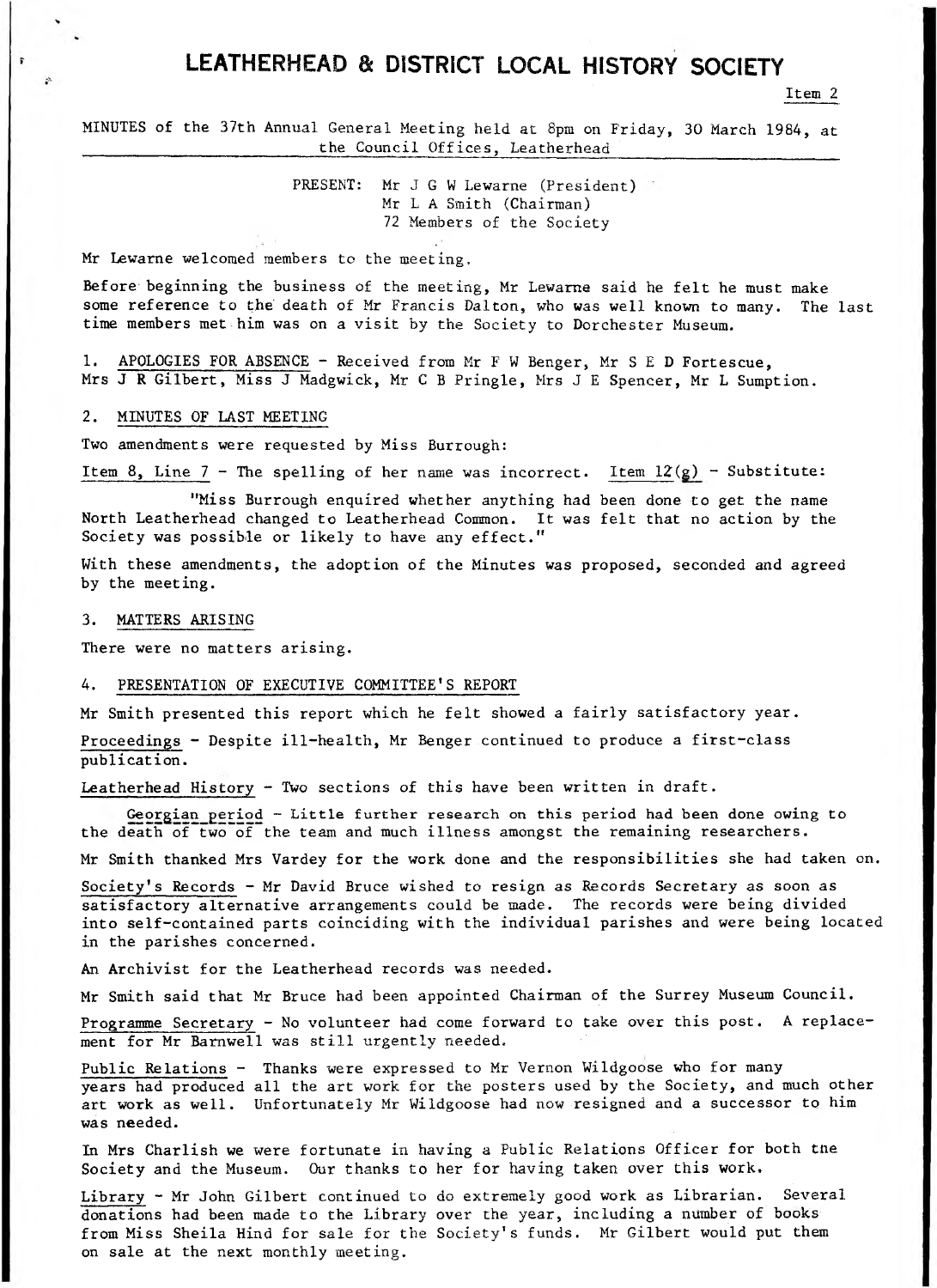Archaeology - Mr Crossland, the Archaeology Secretary, was keeping a watch on the M.25 works, and on other sites of likely archaeological interest.

General - Mr Smith said that the Council were now consulting the Society much more than previously on matters such as preservation areas.

The Council has been asked to retain, on historical grounds, the Council Chamber and its ante-room. It is understood that this request is likely to be granted for one year in the first instance, with the intention of allowing the rooms to be used for meetings of local organisations.

35 High Street, Leatherhead - "Cradlers" - This site is now to be developed although the Council have in the past assured the Society that the building would be restored. The Council has given an assurance, however, that they are still committed to preservation.

"Pestle & Mortar" - Mr Smith and Mr Bruce had been invited to attend at 5 Bridge Street, Leatherhead, on 4 April 1984 to receive the pestle and mortar which had hung over the old pharmacist's shop on that site.

(Mr Lewarne reminded the meeting that this is a replica, the original having been destroyed by a lorry some years back.)

#### Thanks

Mr Smith thanked all those who contributed in whatever way to the running of the Society. Apart from those already mentioned, he would particularly like to thank:

- The Executive Committee for carrying out their duties so well
- All those connected with the distribution of the Newsletter (which, as Mr Bruce remarked, was saving the Society a considerable amount of money on postage).
- Mr John Bull for producing all the Society's "domestic" printing.
- Mr & Mrs Gilbert for providing the refreshments at all our meetings.
- Miss McNulty was cleaning the Museum.
- Mr Morris Snellgrove for many years' service on and off the Committee. Mr Snellgrove was now retiring from the Committee but we hoped still to see him at meetings.
- Mrs Crawforth for acting as Press Officer for some time
- Mr Gilbert for organising the visit to Rye and Bodiam
- Mr Gillies for organising the visit to Christchurch.

The adoption of the Executive Commitee's Report was proposed, seconded and abree! by the meeting.

Mr Read said that a section of the Surrey Trust for Nature Conservation were hoping to move to accommodation in the caretaker's house adjacent to the Library. The space is more than they require and Mr Read suggested that the Society could take over part of it for its records.

#### 5. PRESENTATION OF SOCIETY'S ACCOUNTS FOR 1983

Mr Mears presented the Society's accounts for 1983. These showed a deficit of £435-72 over the year, brought about by the fact that the 1983 issue of the Proceedings was produced earlier than usual and consequently two issues from the Printers had to be paid for in the same year. The position would right itself in 1984.

Membership - and therefore income from subscriptions - was holding steady.

#### Surrey Local History Association

It was suggested that the Society should become a member, thus, giving us access to their records. The annual subscription was not known.

Mr Lewarne said he was against subscribing to too many organisations and asked the Committee to consider this carefully.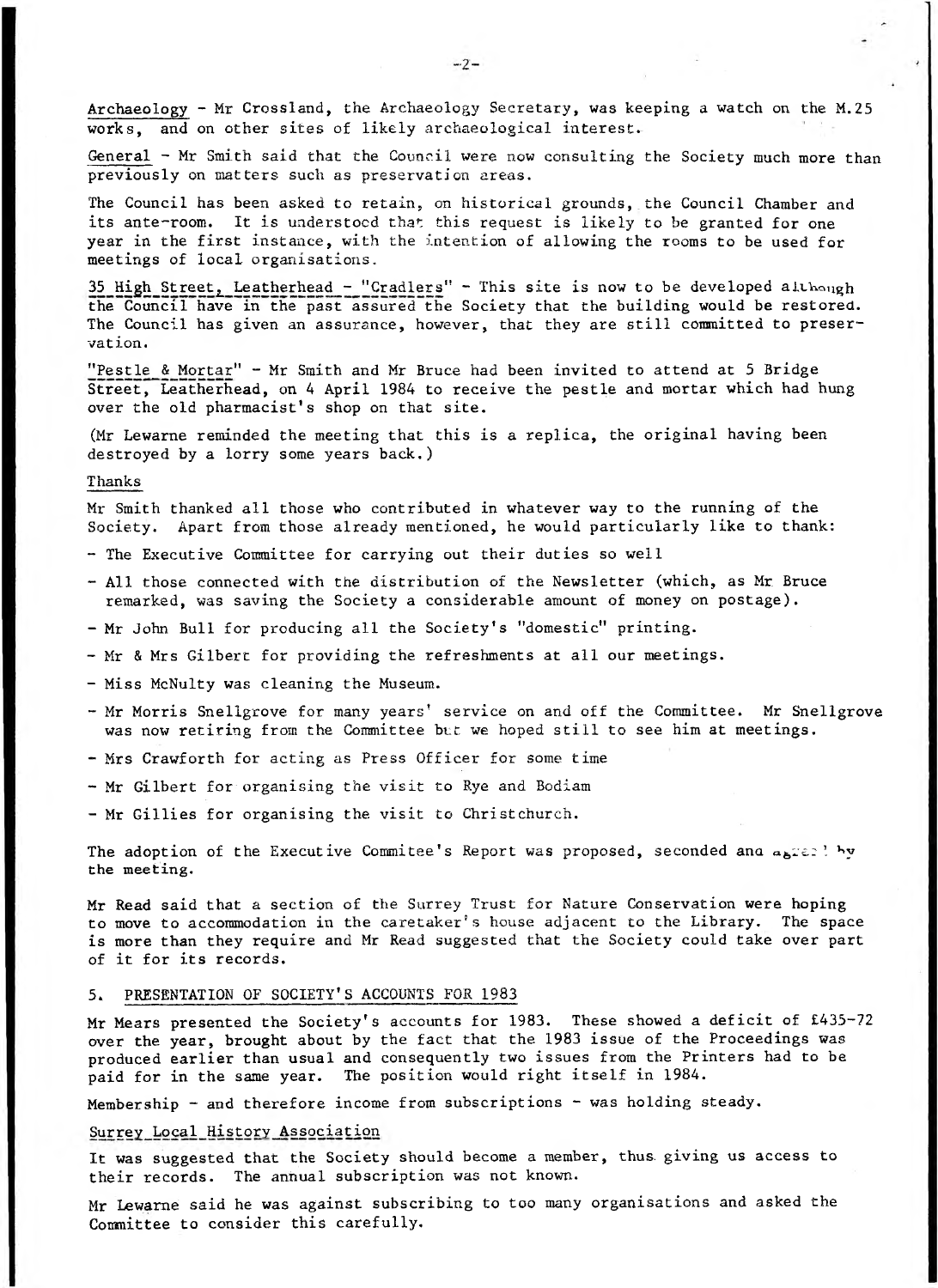### Accounting of Proceedings

Mr Read congratulated Mr Mears on the accounts but suggested that the second Proceedings produced this year should appear as a Sundry Creditor. After discussion it was agreed not to enter the amount under this heading.

The adoption of the accounts was proposed, seconded and agreed by the meeting.

Mr Mears thanked the Hon. Auditor for his help with the accounts.

## 6. REPORT OF MUSEUM ACCOUNTS

Mr Bull introduced these accounts. He said that the funds of the Museum were satisfactory. Annual reserves for repaying the principal loan in 1996 are going well ahead of the original estimate of amount required.

Most of the work on the new block has been paid for. There is still some outstanding, but there are enough funds in hand to cover it.

#### 7. REVIEW OF SUBSCRIPTION FOR 1985

After careful consideration of the Society's financial position, the Committee recommended that the subscription should remain at £4 for 1985.

This recommendation was proposed, seconded and agreed by the meeting.

#### 8. ELECTION OF OFFICERS AND COMMITTEE

No prospective Programme Secretary had come forward and no nomination had been received for one vacancy on the Committee.

The present Officers and Committee members were willing to continue and it was proposed, seconded and agreed that they be re-elected en bloc.

#### 9. APPOINTMENT OF HONORARY AUDITOR

It was proposed, seconded and agreed that Mr B A Kirkby should be reappointed.

- 10. ANY OTHER BUSINESS
- (a) Visit to Rye and Boaiam More bookings were needed; 33 places had been taken.
- (b) Museum Mr Bruce reported that the new building was now complete. The key to it was kept in the meter cupboard in the front room.

The bill for this work was  $\text{\pounds}2,648-80$ .  $\text{\pounds}2,000$  had been paid, thus leaving  $\text{\pounds}648$ outstanding. We have received an offer from a member for an interest free loan.

"The Friends" are holding a meeting at the Red Cross Hall on 27 April 1984 to elect a Committee to run their affairs.

The Museum was opening on the first week-end in April on Fridays and Saturdays, although they are hoping to open on Thursdays as well. Stewards are needed to be on duty for one day a month. Members should contact Mr Ralph Hume if they can help.

The Reigate & Dorking Branch of the Embroiderers Guild are having an exhibition in the Museum in the first two weeks of May.

- (c) Proceedings Mr Hayward said that the new Proceedings were on hand for fully paid up members.
- (d) Mr Francis Dalton Mr Snellgrove said he wanted to express his personal grief at the death of Mr Francis Dalton. This Society had in fact sprung from an advertisement he put in the local paper in 1946.

Mr Snellgrove also said that he had attended every AGM of the Society since its inception, and the present meeting had the biggest attendance ever  $-$  a very satisfactory state of affairs.

(e) Index for Volume III of the Proceedings - In reply to a question from Mr Gollin, Mr Smith said that John Blair had now finished his work on the Index and would be delivering a draft shortly.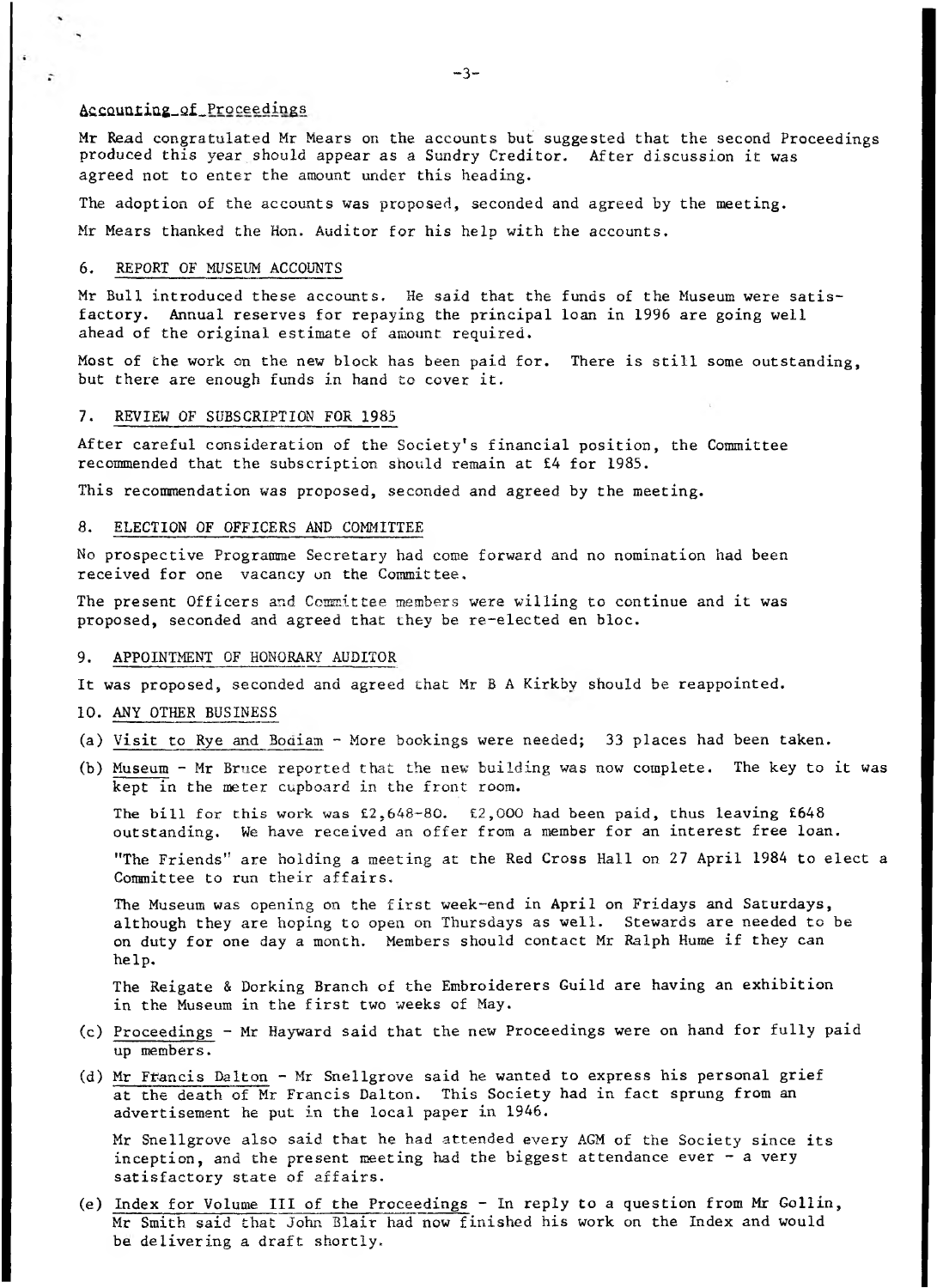(f) Binders for Proceedings - It was noted that these were still available at 30p each.

There being no further business, Mr Lewarne thanked members for attending, and closed the meeting.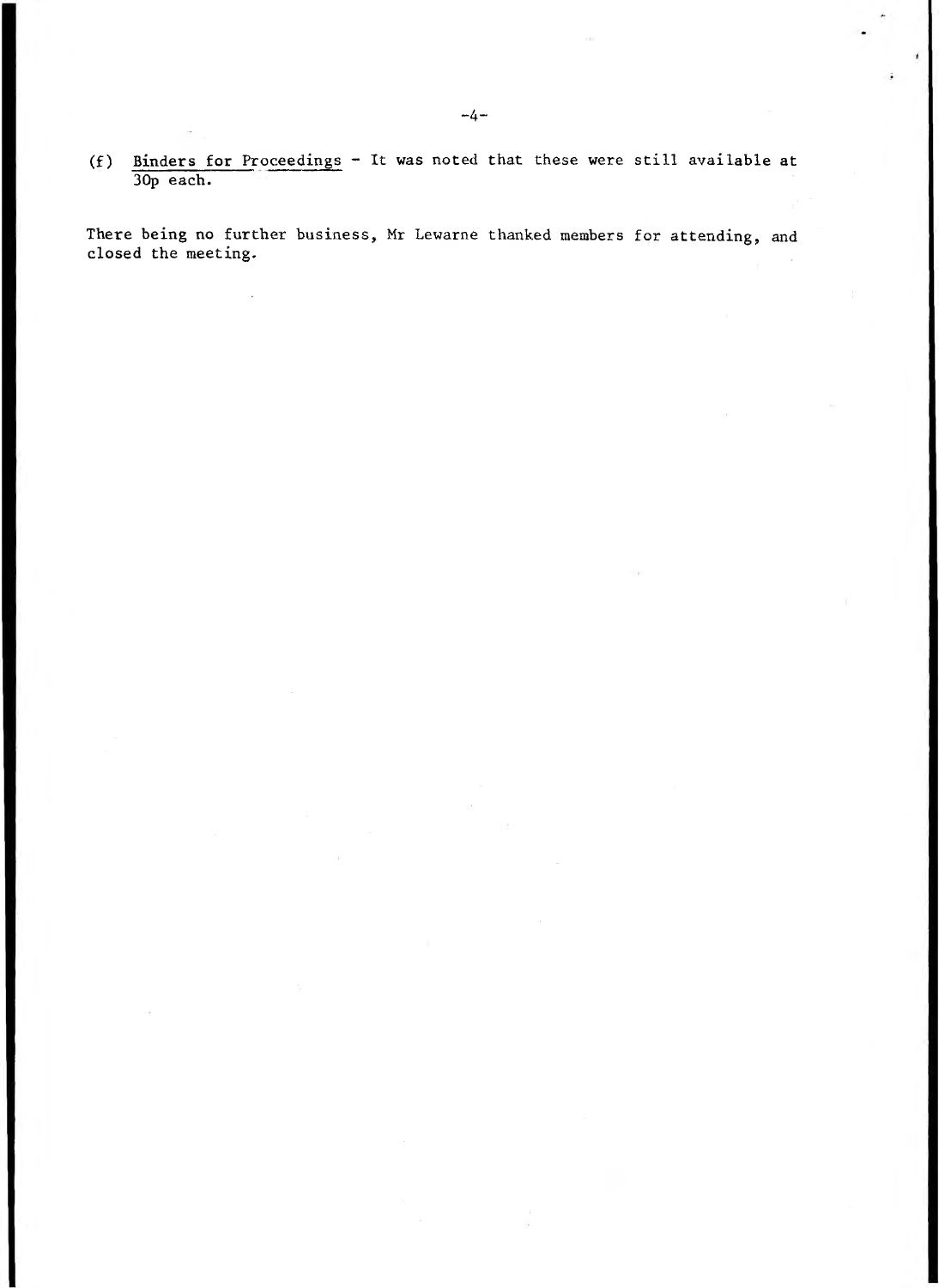## LEATHERHEAD & DISTRICT LOCAL HISTORY SOCIETY

Item 4

## EXECUTIVE COMMITTEE REPORT FOR THE YEAR ENDED 31 DECEMBER 1984

Executive Committee for 1984

Chairman Treasurer Museum Treasurer Secretary Archaeology Secretary Editor Lecture Secretary Librarian Membership Secretary Programme Secretary Museum Curator & L A Smith, MBE H J Hears J R Bull Miss J Fuller E A Crossland, ISO F W Benger, FSA N H West, MBE J R Gilbert Mrs G Parry/Miss J Fuller Vacancy Bruce Records Secretary D Bruce Sales Secretary Committee Members G Hayward R A Lever, ED, BSc, FLS S R C Poulter

#### MEMBERSHIP

The number of members as at 31 December 1984 was 286 including 13 Honorary Members and 4 Juniors.

#### PUBLICATIONS

Sales of the Society's own publications and those from other sources were steady throughout the year.

Proceedings - Volume 4 No 7 was distributed during the year.

Leatherhead History  $\sim$  Work progressed steadily and it is now hoped to publish in November 1985. It has been decided that sponsors should be sought to help with the cost of the publication.

#### LEATHERHEAD MUSEUM

The Museum was again open on Friday mornings and Saturday mornings and afternoons during the months April to December, and was staffed by volunteer Stewards, the rotas being organised by Messrs Hume and Parry. Our grateful thanks go to all those involved, as well as to Miss Roberta McNulty and Mrs Freda Crawforth who kept Hampton Cottage clean.

Displays on various aspects of local history were staged, and the local branch of the Embroiderers' Guild put on a most attractive exhibition of work for three weeks, whilst the Surrey Museum Council lent us their "Bricks and Tiles in Surrey" display for a month, which was visited by several school parties. We welcomed Mrs May Cree who agreed to coordinate and help stage future exhibitions, and sne would appreciate offers of help or suggestions of suitable subjects.

The Museum Trustees were able to pay for the new Toilet and Store Block, and also for the materials for the dwarf brick walls etc in the garden, thanks to donations from many sources, as reported last year. The Trustees would have found themselves "in the red" but for the generous loan of £500 from an Ashtead member. This loan must, of course, be repaid, so donations, however small, will be welcome. Several members gave practical help by decorating the inside of the Toilet block or by painting a door or a window in the cottage.

Geoff Hayward and his small team of "brickies" are saving the Museum a considerable sum by constructing the garden walls and laying the York stone paving in their spare time, although they have been hampered by the exceptionally wet autumn. It is hoped that the garden will be fully set out and planted by the time the Museum reopens in April and that it will be the setting for one or two events being planned.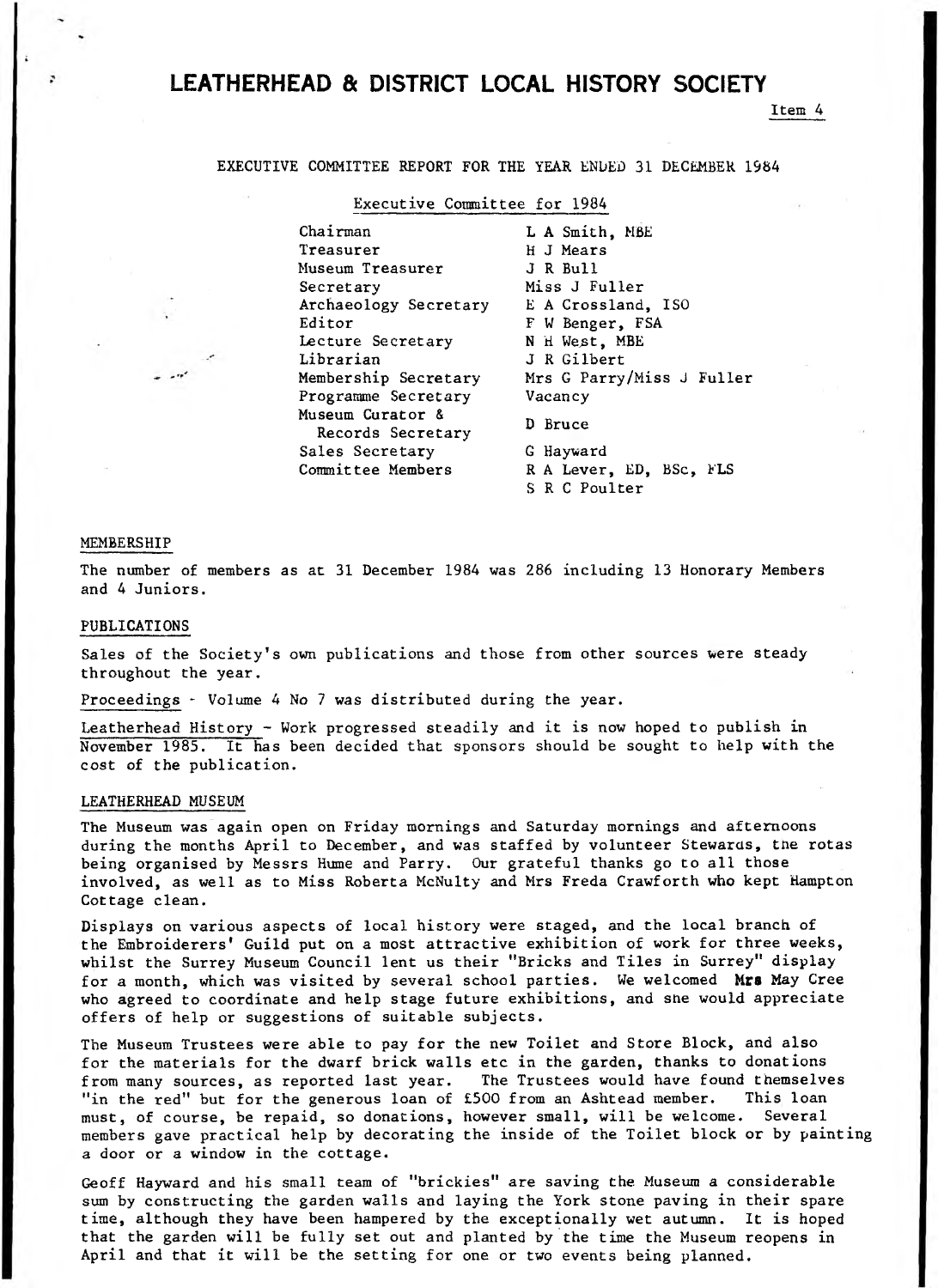## THE SOCIETY'S RECORDS

The year's growth of the Records was mainly on the photographic side, largely owing to the willingness of Ralph Hume to copy, at minimal cost to the Society, the many old photographs that have been shown to us during 1984. He also produced slides of the more interesting photos.

The existence of the Leatherhead Museum continued to encourage more people to give to the Society objects with local associations, such as a series of commemorative mugs dating from 1887 onwards, said to have been given to Leatherhead schoolchildren; the pestle and mortar shop sign from Bridge Street; several pieces of Ashtead pottery; A bronze coat of arms of the Leatherhead UDC, and, largest of all, the manual telephone switchboard from the Leatherhead Hospital.

Messrs Gardner (Ashtead 72219) and Hayward (Leatherhead 372674) continued to hold respectively the Records for Ashtead and Fetcham, whilst the Leatherhead and Bookham material remained with David Bruce (Bookham 58722).

#### LIBRARY

An up to date list of the books in the Library was prepared and circulated to members. The process of improving the contents, as well as enlarging it, continued. Gifts of books either for sale or for the Library itself were much appreciated.

#### PROGRAMME

No volunteer to take over the post of Programme Secretary came forward during the year, and a small Sub-committee of members of the Executive Committee continued to arrange the programme of events.

Two all-day visits were made - to Christchurch, and to Rye and Bodiam. Two "walks" were also taken - round Cobham (following a talk on the town) and Guildford. Monthly meetings were held throughout the winter, the Dallaway lecture in October being given by Mr F H Thompson whose subject was "Surrey Hill Forts". All lectures were well attended and a sales table was manned at each one of them.

For the first time there was a "walk" for Junior Members only. Mr Crossland escorted them on a tour of Leatherhead, finishing up at the Museum for a "behind the scenes" visit. It was bitterly cold on the day concerned, but nevertheless the participants said they enjoyed it!

#### PUBLIC RELATIONS

The Lecture Secretary continued to provide speakers for local organisations. The Society's collection of slides for the use of speakers increased considerably.

The Society contributed to various exhibitions set up by other organisations, including the Surrey Symposium at which our new display stands were used.

#### ARCHAEOLOGY

 $\geq$   $<$ 

The report from Guildford Museum on the material taken from the M.25 is still awaited.

The Archaeological Secretary contributed to the investigation of many local finds and problems during the year.

The Executive Committee wishes to record its thanks to the members of the Society for their interest and support during 1984.

> $\lambda = \lambda^{\rm th} - 200 \, \frac{\pi}{6} \, \Omega_{\rm F}^2 - 2011 \, \ldots \, \Omega_{\rm F}$ See Hart The

外装 轻 人口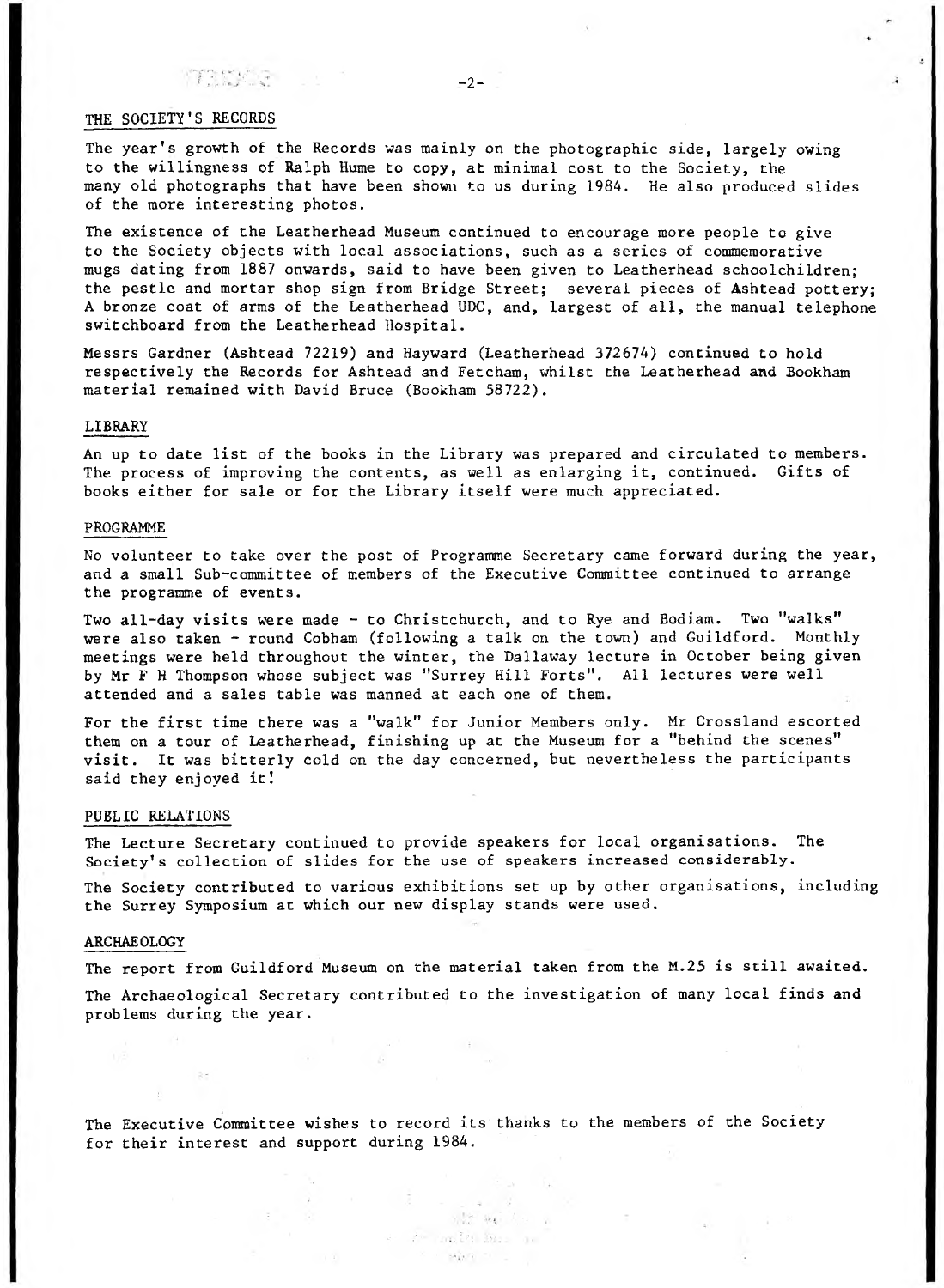$\hat{\tau}_\mu$ 

o V

**LEATHERHEAD & DISTRICT LOCAL HISTORY SOCIETY**  $\mathbf{z}$ 

*From the Hon. Treasurer:*

 $\mathbf{q} \in \mathbb{R}^d$ 

 $-22.1$ 

 $2.5\times 10^4$ 

ACCOUNTS FOR THE YEAR ENDING 31 DECEMBER 1984

| <b>RECEIPTS</b>                             | 1983        | 1984        |
|---------------------------------------------|-------------|-------------|
| Subscriptions                               | $£1,182-00$ | $£1,143-00$ |
| Donations to Society                        | 681-81      | $3.46 - 32$ |
| Donations to Museum                         | $35 - 50$   | $8 - 00$    |
| Sales of Books etc (Omitting Occ. Paper 3)  | $141 - 60$  | $248 - 22$  |
| Profit on Refreshments                      | $14 - 17$   | $11 - 50$   |
| Profit on Outings                           | $85 - 29$   | $102 - 70$  |
| Interest on National Savings Investment A/C | $252 - 34$  | $305 - 42$  |
|                                             | £2,392-71   | $£2,165-16$ |
| PAYMENTS                                    |             |             |
| Printing                                    | $£2,150-21$ | $5 - 50$    |
| Administration                              | 146-96      | 618-00      |
| Museum Donations etc                        | $58 - 85$   | $8 - O$     |
| Loan Repayment                              | $300 - 00$  |             |
| Sundry Purchases                            | $92 - 36$   | $57 - 50$   |
| Lecture Costs                               | $35 - 00$   | $45 - 00$   |
| Subscriptions to other Societies            | $19 - 00$   | $31 - 00$   |
| Sundry Expenses                             | $26 - 05$   | $30 - 00$   |
|                                             | £2,828-43   | $$795-00$   |
|                                             |             |             |
|                                             |             |             |
| PROFIT                                      |             | $£1,370-16$ |
| DEFICIT                                     | $£435 - 72$ |             |
|                                             |             |             |
|                                             |             |             |
|                                             |             |             |
| SHEILA HIND PUBLICATION FUND                |             |             |
| RECEIPTS                                    |             |             |
| Interest on National Savings Investment A/C | $£131 - 13$ | £142-07     |
| Sales of Occasional Paper No 3              | $46 - 70$   | $42 - 00$   |
|                                             | $£177-83$   | £184-07     |
|                                             |             |             |
| PAYMENTS                                    |             |             |
|                                             |             |             |
| NIL                                         |             |             |
| PROFIT                                      | $£177-83$   | £184-07     |
|                                             |             |             |
|                                             |             |             |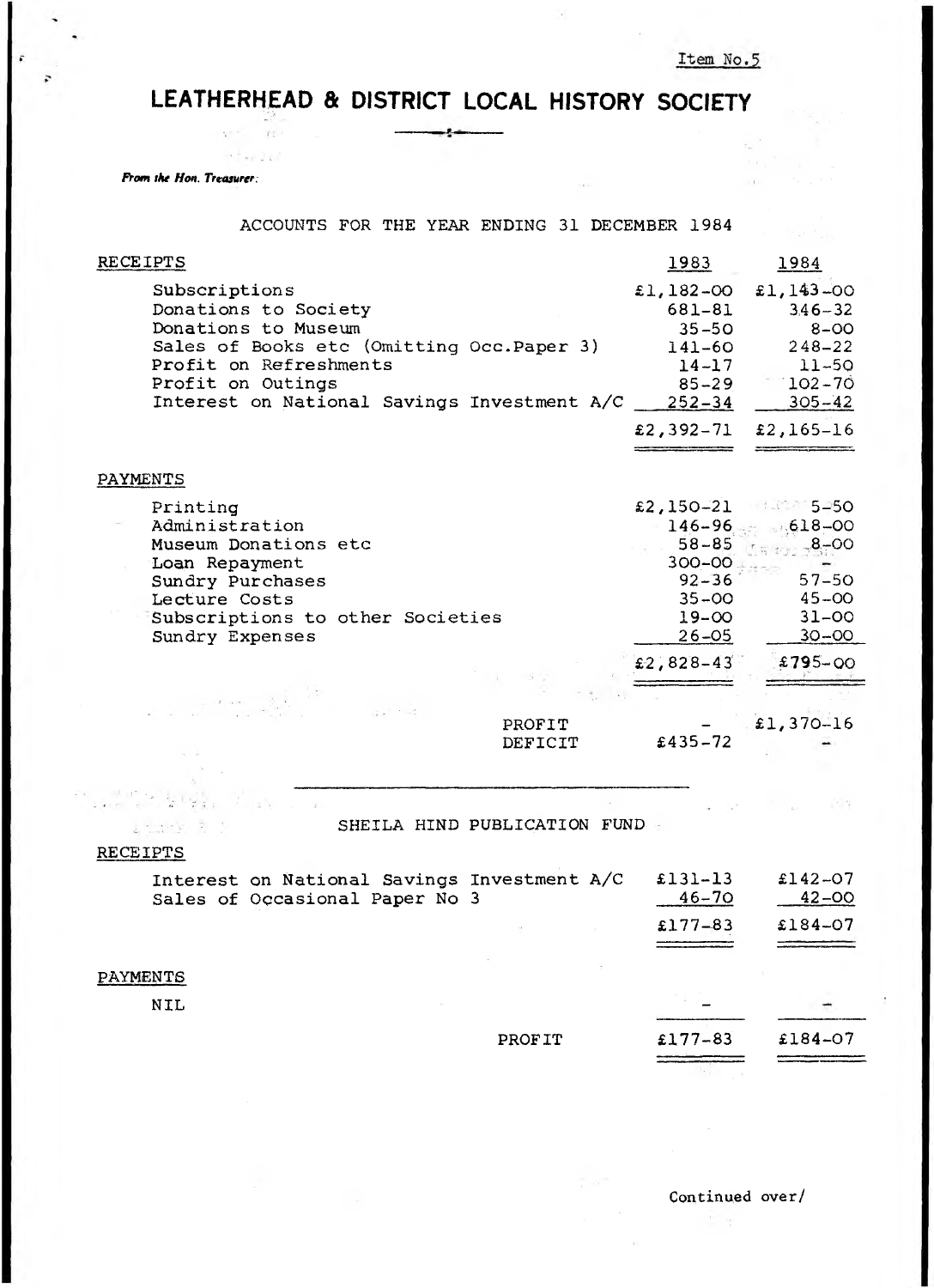BALANCE SHEET

| <b>SOCIETY</b>                                             | 1983                                    |      | 1984                         |              |
|------------------------------------------------------------|-----------------------------------------|------|------------------------------|--------------|
| Total Funds B/f<br>Plus Profit<br>Less Deficit             | £2,620-89<br>$435 - 72$                 |      | $£2, 199-17$<br>$1,370 - 16$ |              |
| Add Subs. paid in<br>advance for next<br>£127<br>year      | $£2,185-17$                             | £180 | £3,569-33                    |              |
| Less Current Subs<br>dealt with in<br>previous account 113 | $14 - 00$<br>$£2,199-17$                | £127 | $53 - 00$                    | £3,622-33    |
| SHEILA HIND FUND                                           |                                         |      |                              |              |
| Total funds B/f<br>Plus Profit                             | £1,185-47<br>$177 - 83$<br>$1,363 - 30$ |      | £1,363-30<br>184-07          | $1,547 - 37$ |
|                                                            | £3,562-47                               |      |                              | £5,169-70    |
| Represented by:                                            |                                         |      |                              |              |
| Lloyds Bank Current A/c                                    | $191 - 44$                              |      |                              | $451 - 18$   |
| National Savings Bank Invest-<br>ment $A/c$                | $3,371-03$                              |      |                              | 4,718-52     |
|                                                            | $£3,562-47$                             |      |                              | £5,169-70    |

I certify that the above statement is in accordance with the books and re cords produced to me and is, in my opinion, correct

*/ J* / *y* ... 1985

**Hon. Auditor . .** *■\*<'. A* **. - .< . . .** *. . / /* B A **Kirkby**

| Hon. Treasurer. $\overline{\lambda}$ . $\overline{\nu}$ . $\overline{\nu}$ . $\overline{\nu}$ |
|-----------------------------------------------------------------------------------------------|
|                                                                                               |

H *J* Mears

|    |             |               |                                                  |  | Membership & Subscriptions for 1984       |      |                |        |  |
|----|-------------|---------------|--------------------------------------------------|--|-------------------------------------------|------|----------------|--------|--|
|    |             |               | 31 Paid full rate $\pm 4$ in 1983                |  |                                           | £124 |                |        |  |
|    | 1 Paid only |               | $\epsilon$ 2 in 1983                             |  |                                           |      | 2              |        |  |
|    |             |               | 1 Paid Junior rate £1 in 1983                    |  |                                           |      | $\mathbf{I}$   | £127   |  |
|    |             |               |                                                  |  | 244 Paid full rate f4 in 1984             | £976 |                |        |  |
|    | 1 Paid only |               |                                                  |  | £3 in 1984                                |      | 3              |        |  |
|    | 4 Paid only |               |                                                  |  | $$2 \text{ in } 1984$                     |      | 8              |        |  |
|    |             |               | 4 Paid Junior rate £1 in 1984                    |  |                                           |      | 4              |        |  |
|    |             |               | $\frac{1}{286}$ Balance of 1 $\qquad$ £2 in 1984 |  |                                           |      | $\overline{2}$ |        |  |
|    |             | Back payments |                                                  |  |                                           | 23   |                |        |  |
|    |             |               |                                                  |  |                                           |      |                | £1,016 |  |
|    |             |               | In addition there are 13                         |  |                                           |      |                | £1,143 |  |
|    |             |               | Honorary Members                                 |  |                                           |      |                |        |  |
|    |             |               |                                                  |  | Members who have paid in advance for 1985 |      |                |        |  |
|    |             |               |                                                  |  | 45 Paid full rate f4 in 1984              | £180 |                |        |  |
| 1. |             |               | Paid full rate                                   |  | in 1983                                   |      |                |        |  |
|    |             |               |                                                  |  |                                           |      |                |        |  |

3 Joined after 30.9.84 (Included in above 244)